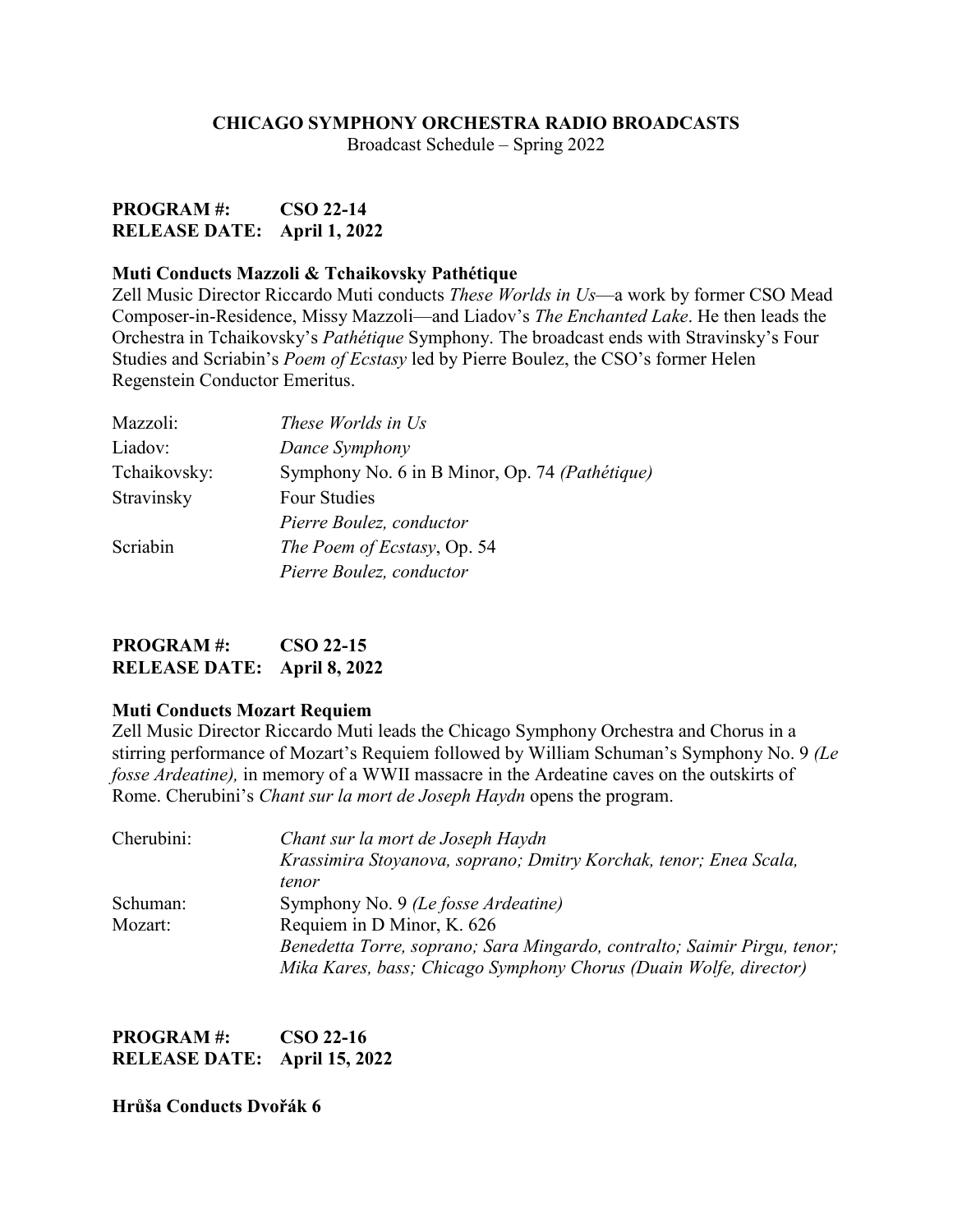Czech conductor Jakub Hrůša leads Coleridge-Taylor's Ballade in A minor and Dvořák's folkinspired Symphony No. 6. In between, soprano Joélle Harvey takes the stage for *Knoxville: Summer of 1915* by Samuel Barber. Finally, fifth music director Rafael Kubelík conducts Mozart's Symphony No. 34 and Schoenberg's Five Pieces for Orchestra, recorded for Mercury in 1952 and 1953.

| Coleridge-Taylor: | Ballade in A Minor, Op. 33         |
|-------------------|------------------------------------|
| Barber:           | Knoxville: Summer of 1915, Op. 24  |
|                   | Joélle Harvey, soprano             |
| Dvořák:           | Symphony No. 6 in D Major, Op. 60  |
| Schoenberg:       | Five Pieces for Orchestra, Op. 16  |
|                   | Rafael Kubelik, conductor          |
| Mozart:           | Symphony No. 34 in C Major, K. 338 |
|                   | Rafael Kubelik, conductor          |

# **PROGRAM #: CSO 22-17 RELEASE DATE: April 22, 2022**

#### **Karabits & Kim**

Conductor Kirill Karabits and pianist Sunwook Kim make their joint debuts with the CSO in Mendelssohn's Piano Concerto No. 1 and *Capriccio brilliant* for Piano and Orchestra. This varied program begins with Prokofiev's Overture on Hebrew Themes and continues with Lutosławski's Concerto for Orchestra. Schubert's *Unfinished* Symphony, conducted by former principal guest conductor Carlo Maria Giulini from a 1978 Deutsche Grammophon recording, rounds out the broadcast.

| Prokofiev:   | Overture on Hebrew Themes, Op. 34b                                    |
|--------------|-----------------------------------------------------------------------|
| Mendelssohn: | Piano Concerto No. 1 in G Minor, Op. 25                               |
|              | Sunwook Kim, piano                                                    |
| Mendelssohn: | Capriccio brillant in B Minor for Piano and Orchestra, Op. 22         |
|              | Sunwook Kim, piano                                                    |
| Beethoven:   | Adagio cantabile (second movement) from Piano Sonata No. 8 in C Minor |
|              | (Pathétique)                                                          |
|              | Sunwook Kim, piano                                                    |
| Lutosławski: | Concerto for Orchestra                                                |
| Schubert:    | Symphony No. 8 in B Minor, D. 758 (Unfinished)                        |
|              | Carlo Maria Guilini, conductor                                        |

| <b>PROGRAM#:</b>             | <b>CSO 22-18</b> |
|------------------------------|------------------|
| RELEASE DATE: April 29, 2022 |                  |

#### **Muti Conducts Bates & Franck**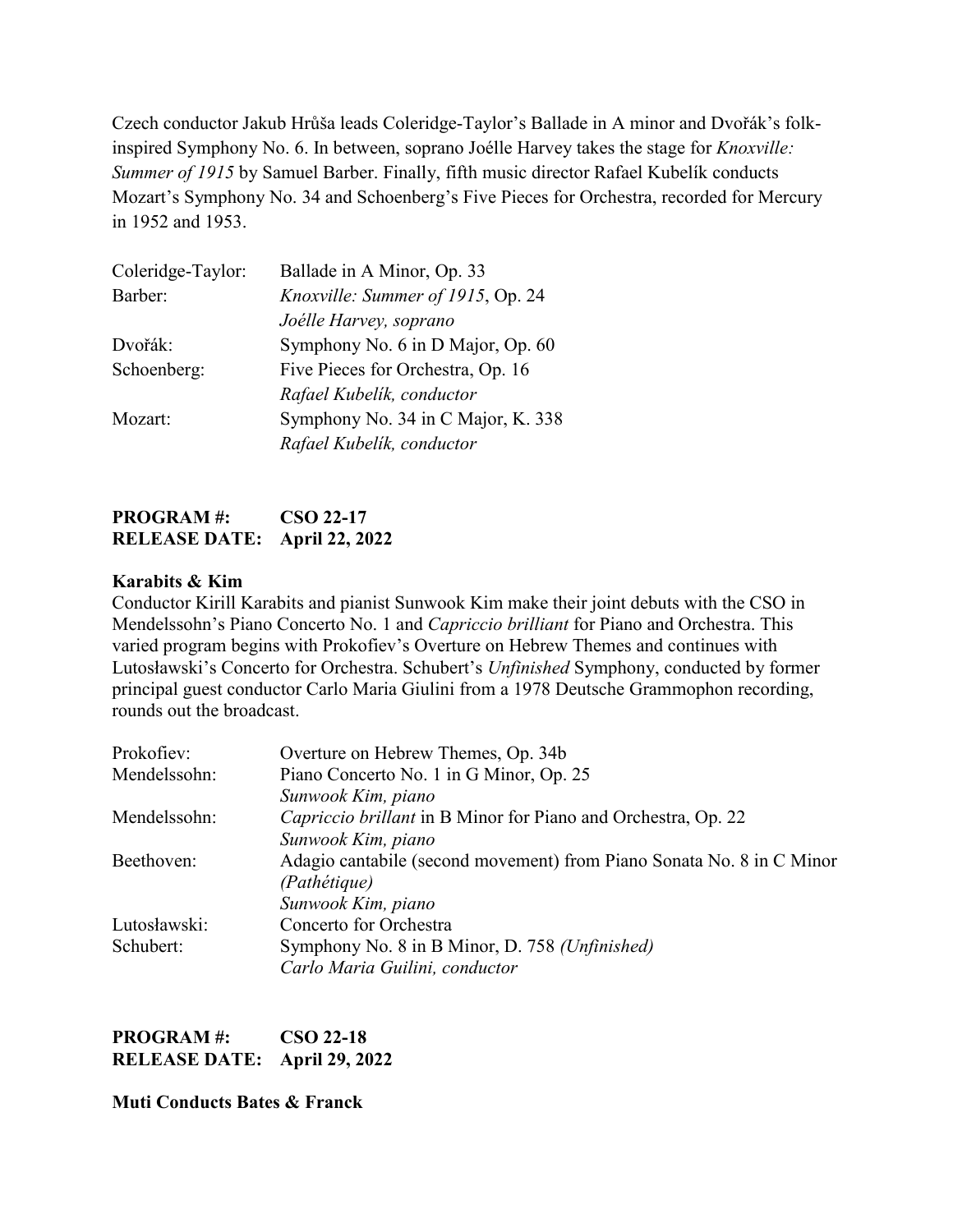Zell Music Director Riccardo Muti conducts Mason Bates' *Alternative Energy,* commissioned and premiered by the CSO in 2012, and Franck's Symphony in D Minor. The broadcast begins with Arthur Honegger's locomotive-inspired *Pacific 231* and concludes with two works by Mozart—Symphony No. 35 *(Haffner)* and the Divertimento in F Major.

| Pacific 231                                  |
|----------------------------------------------|
| Alternative Energy                           |
| Symphony in D Minor                          |
| Symphony No. 35 in D Major, K. 385 (Haffner) |
| Divertimento in F Major, K. 138              |
|                                              |

**PROGRAM #: CSO 22-19 RELEASE DATE: May 6, 2022**

### **Barenboim Conducts Smetana & Wagner**

Daniel Barenboim returns as guest conductor to lead the Chicago Symphony Orchestra in a performance of Smetana's epic tone poem, *Má vlast*. Wagner's *Siegfried Idyll* and the Prelude to *Die Meistersinger von Nürnberg*, recorded during his tenure as the Orchestra's ninth music director from 1991 until 2006, brings this program to a close.

| Smetana: | Má vlast                                  |
|----------|-------------------------------------------|
| Wagner:  | Siegfried Idyll                           |
| Wagner:  | Prelude to Die Meistersinger von Nürnberg |

**PROGRAM #: CSO 22-20 RELEASE DATE: May 13, 2022**

#### **Conlon & Gavrylyuk**

James Conlon conducts Bach's Air on the G String in memory of Dutch conductor Bernard Haitink, who served as the CSO's first principal conductor from 2006 until 2010. Shostakovich's Chamber Symphony for Strings in C Minor follows. Alexander Gavrylyuk performs Prokofiev's Piano Concerto No. 1, which the composer himself premiered in the U.S. with the CSO in 1918. The program continues with Schubert's Symphony No. 3. Haitink leads the final movement of Mahler's Symphony No. 3—from the debut release on CSO Resound—to round out the broadcast.

| Bach/Wilhelmj: | Air on the G String from Orchestral Suite No. 3 in D Major, BWV 1068 |  |
|----------------|----------------------------------------------------------------------|--|
| Shostakovich/  |                                                                      |  |
| Barshai:       | Chamber Symphony for Strings in C Minor, Op. 110a                    |  |
| Prokofiev:     | Piano Concerto No. 1 in D-flat Major, Op. 10                         |  |
|                | Alexander Gavrylyuk, piano                                           |  |
| Schubert:      | Symphony No. 3 in D Major, D. 200                                    |  |
| Mahler:        | $6th$ Movement (Langsam—Ruhevoll—Empfunden) from Symphony No. 3      |  |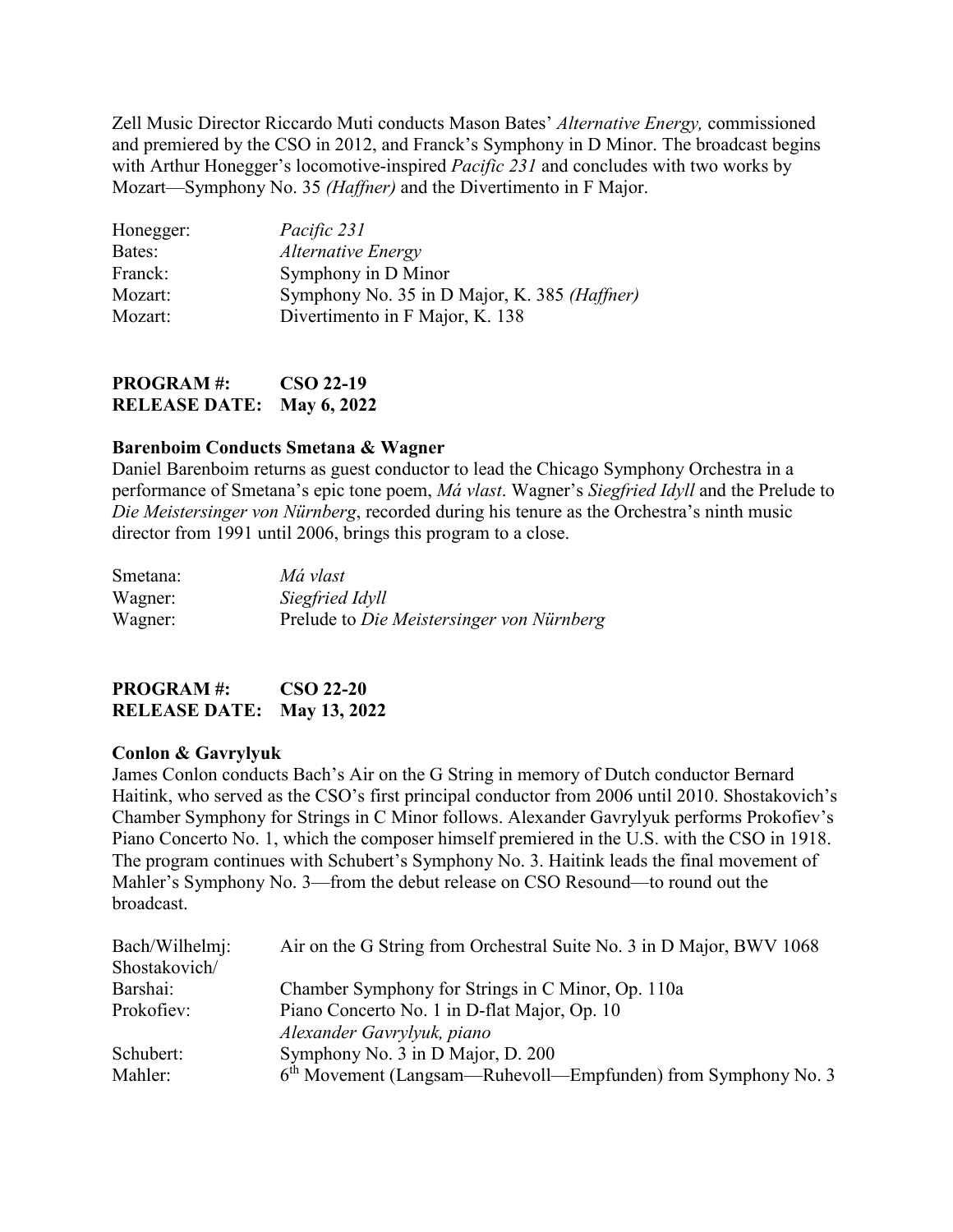## **PROGRAM #: CSO 22-21 RELEASE DATE: May 20, 2022**

#### **Rachlin Plays The Four Seasons**

Violinist Julian Rachlin makes his conducting debut with the CSO in two stirring interpretations on the same theme. The program begins with Vivaldi's *The Four Seasons* and ends with Piazzolla's *The Four Seasons of Buenos Aires,* arranged in opposite order to Vivaldi's to account for the Southern Hemisphere. In between, Rachlin leads Mozart's Divertimento in D Major. Finally, Jean Martinon, the CSO's seventh music director from 1963 until 1968, conducts *Nobilissima visione* by Hindemith from an RCA release.

| Vivaldi:     | The Four Seasons                 |
|--------------|----------------------------------|
|              | Julian Rachlin, violin           |
| Mozart:      | Divertimento in D Major, K. 136  |
| Piazzolla/   |                                  |
| Desyatnikov: | The Four Seasons of Buenos Aires |
|              | Julian Rachlin, violin           |
| Hindemith:   | Nobilissima visione              |
|              | Jean Martinon, conductor         |
|              |                                  |

| <b>PROGRAM#:</b>                  | <b>CSO 22-22</b> |
|-----------------------------------|------------------|
| <b>RELEASE DATE: May 27, 2022</b> |                  |

#### **Janowski & Chen**

Marek Janowski leads the CSO in Mozart's *Jupiter* Symphony, and CSO Concertmaster Robert Chen takes the stage as soloist for Bruch's Violin Concerto No. 1. Mendelssohn's *Hebrides* Overture opens the program, and to finish, Sir Georg Solti, the CSO's eighth music director from 1969 until 1991, leads the orchestra in Wagner's Overture to *The Flying Dutchman* and the Prelude and Liebestod from *Tristan and Isolde.*

| Mendelssohn: | Hebrides Overture, Op. 26                     |
|--------------|-----------------------------------------------|
| Bruch:       | Violin Concerto No. 1 in G Minor, Op. 26      |
|              | Robert Chen, violin                           |
| Mozart:      | Symphony No. 41 in C Major, K. 551 (Jupiter)  |
| Wagner:      | Overture to The Flying Dutchman               |
| Wagner:      | Prelude and Liebestod from Tristan and Isolde |

### **PROGRAM #: CSO 22-23 RELEASE DATE: June 3, 2022**

#### **Tilson Thomas & Benedetti**

Michael Tilson Thomas conducts Stravinsky's Concerto in D for String Orchestra and Tchaikovsky's Symphony No. 6. In between, Nicola Benedetti stars in Prokofiev's Violin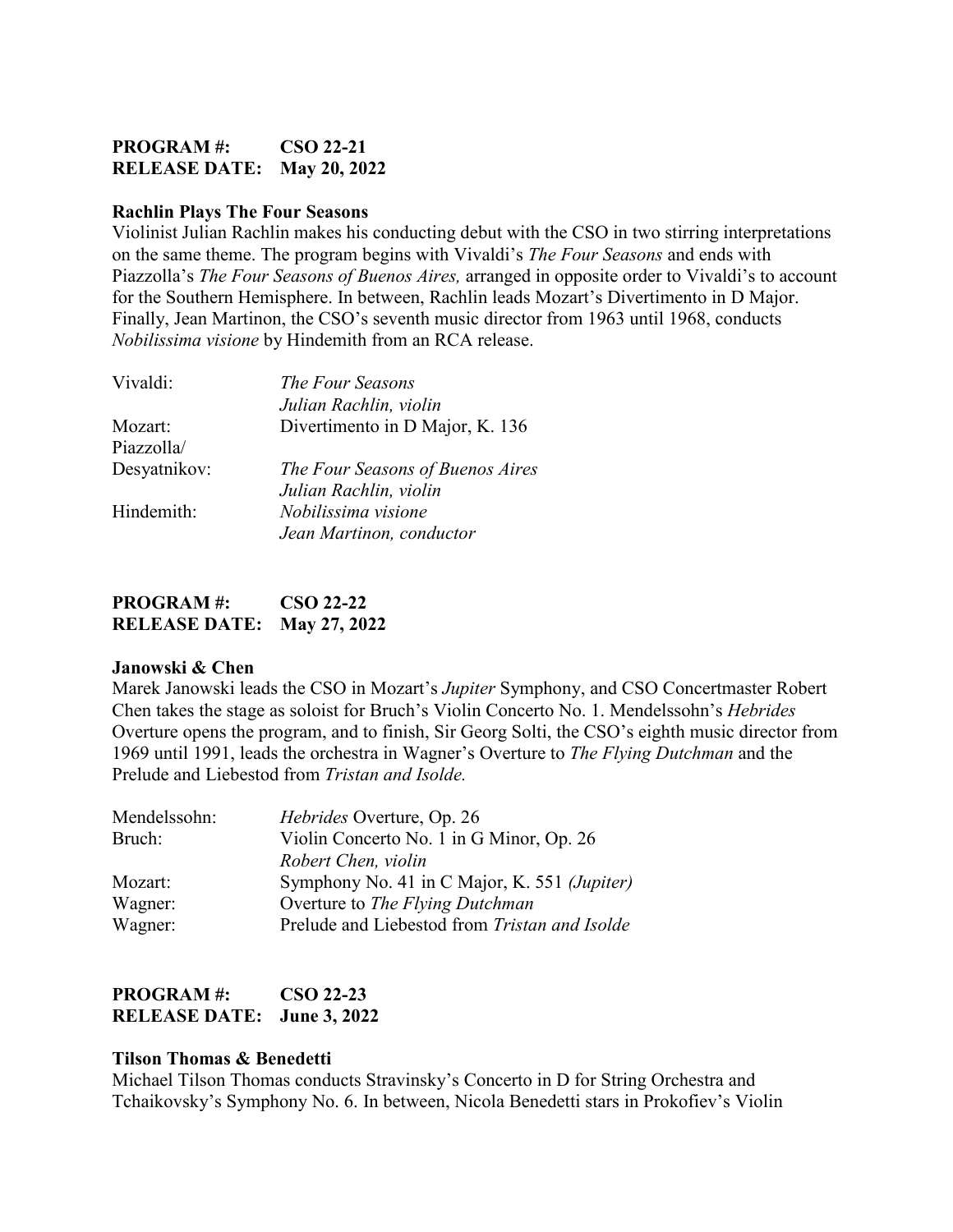Concerto No. 2. The broadcast concludes with a performance by the Chicago Symphony Orchestra and Chorus of Thanksgiving and Forefather's Day from *New England Holidays Symphony* by Charles Ives.

| Stravinsky:  | Concerto in D for String Orchestra                              |
|--------------|-----------------------------------------------------------------|
| Prokofiev:   | Violin Concerto No. 2 in G Minor, Op. 63                        |
|              | Nicola Benedetti, violin                                        |
| Traditional/ |                                                                 |
| Limonov:     | Auld lang syne                                                  |
|              | Nicola Benedetti, violin                                        |
| Tchaikovsky: | Symphony No. 6 in B Minor, Op. 74 (Pathétique)                  |
| Ives:        | IV. Thanksgiving and Forefathers' Day from New England Holidays |
|              | Symphony                                                        |
|              | Chicago Symphony Chorus (Margaret Hillis, director)             |

### **PROGRAM #: CSO 22-24 RELEASE DATE: June 10, 2022**

### **Muti Conducts Vivaldi, Handel & Beethoven**

Zell Music Director Riccardo Muti conducts a concert of Vivaldi's concertos featuring members of the Chicago Symphony Orchestra. We hear Vivaldi's Flute Concerto in G Minor *(La Notte)* featuring *Stefán Ragnar Höskuldsson* and Concerto in C Major for 2 Flutes, 2 Oboes, 2 Clarinets, Bassoon, and 2 Violins *(Per la solennità di San Lorenzo)*. The broadcast opens with Saint-Georges' Overture to *L'Amant anonyme*, includes Beethoven's rhythmically charged Symphony No. 7, and ends with Handel's*Water Music* Suite No. 1.

| Saint-Georges: | Overture to L'Amant anonyme                                            |
|----------------|------------------------------------------------------------------------|
| Vivaldi:       | Flute Concerto in G Minor, RV 439 (La Notte)                           |
|                | Stefán Ragnar Höskuldsson, flute                                       |
| Beethoven:     | Symphony No. 7 in A Major, Op. 92                                      |
| Vivaldi:       | Concerto in C Major for 2 Flutes, 2 Oboes, 2 Clarinets, Bassoon, and 2 |
|                | Violins (Per la solennità di San Lorenzo)                              |
| Handel:        | Water Music Suite No. 1 in F Major                                     |

## **PROGRAM #: CSO 22-25 RELEASE DATE: June 17, 2022**

#### **Muti Conducts Schubert 9**

Zell Music Director Riccardo Muti conducts Schubert's Symphony No. 9 *(Great)* followed by the premiere of *Night Ferry* by Anna Clyne, the CSO's Mead Composer-in-Residence from 2010 until 2015.The program continues with Manuel de Falla's Second Suite from *The Three-*